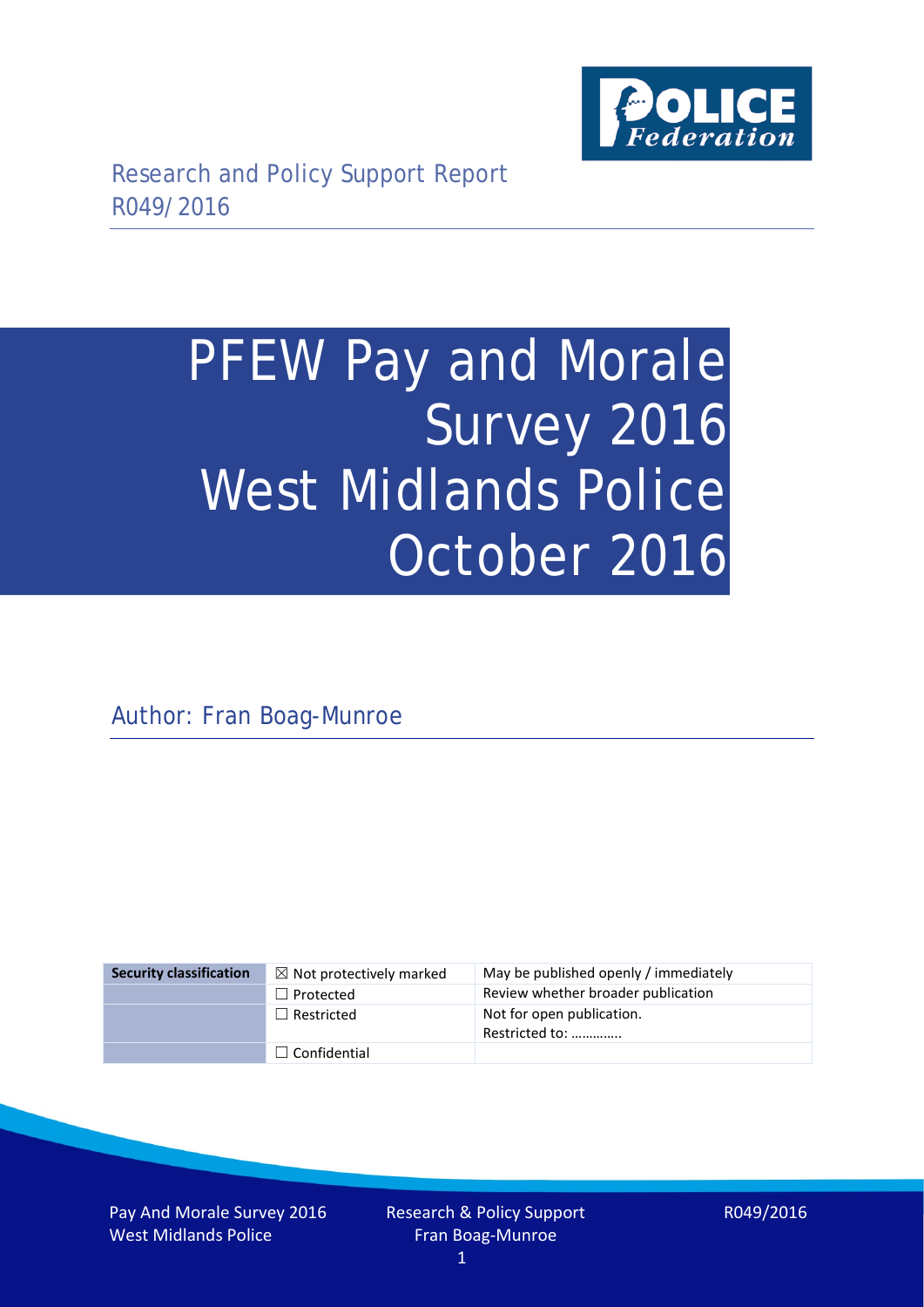## **INTRODUCTION**

This note provides a summary of responses to the PFEW Pay and Morale Survey received from respondents from West Midlands Police in 2016.

Where appropriate, details of average responses for the police service as a whole are also presented, as well as a ranking of West Midlands Police compared to other forces. Where rankings are provided, a ranking of 1 represents the force with the highest percentage of respondents expressing a particular attitude or intention, and a ranking of 42 represents the force with the lowest percentage of respondents expressing a particular attitude or intention<sup>[1](#page-1-0)</sup>. One force was excluded from this ranking because the sample size was considered too low to be representative of the force as a whole (<200 responses). Please be aware that the actual differences between individual rank positions may be quite small and, if used, should be interpreted cautiously.

Graphical summaries are also presented which compare the proportion of respondents expressing a particular attitude or intention in each force to the average for the service as a whole. These graphical summaries indicate either 1) that a force has the same proportion of respondents expressing a particular attitude as the national average or lower; 2) that the force has a higher proportion of respondents expressing a particular attitude than the national average; or 3) that the proportion of respondents expressing a particular attitude in a force is 10% or more higher than the national average.

## **RESPONSE RATE AND RESPONDENTS**

2188 responses were received from West Midlands Police, representing a response rate of around 32% (based on March 2016 Home Office figures of officer headcount). The national response rate for the 2016 survey was 35%. Last year's response rate for West Midlands Police was 16%. Please bear this in mind when making comparisons with last year's findings.

Overall 2% of respondents to the survey declined to state which force they belonged to. The responses from these officers have been included within the national data but are excluded from force-level analysis.

76.4% of responses from West Midlands Police were received from male officers and 23.6% of responses were from female officers. 79.1% of respondents were Constables, 15.9% were Sergeants and 5.0% were Inspectors or Chief Inspectors.

<span id="page-1-0"></span> $1$  Rankings have been determined at two decimal places.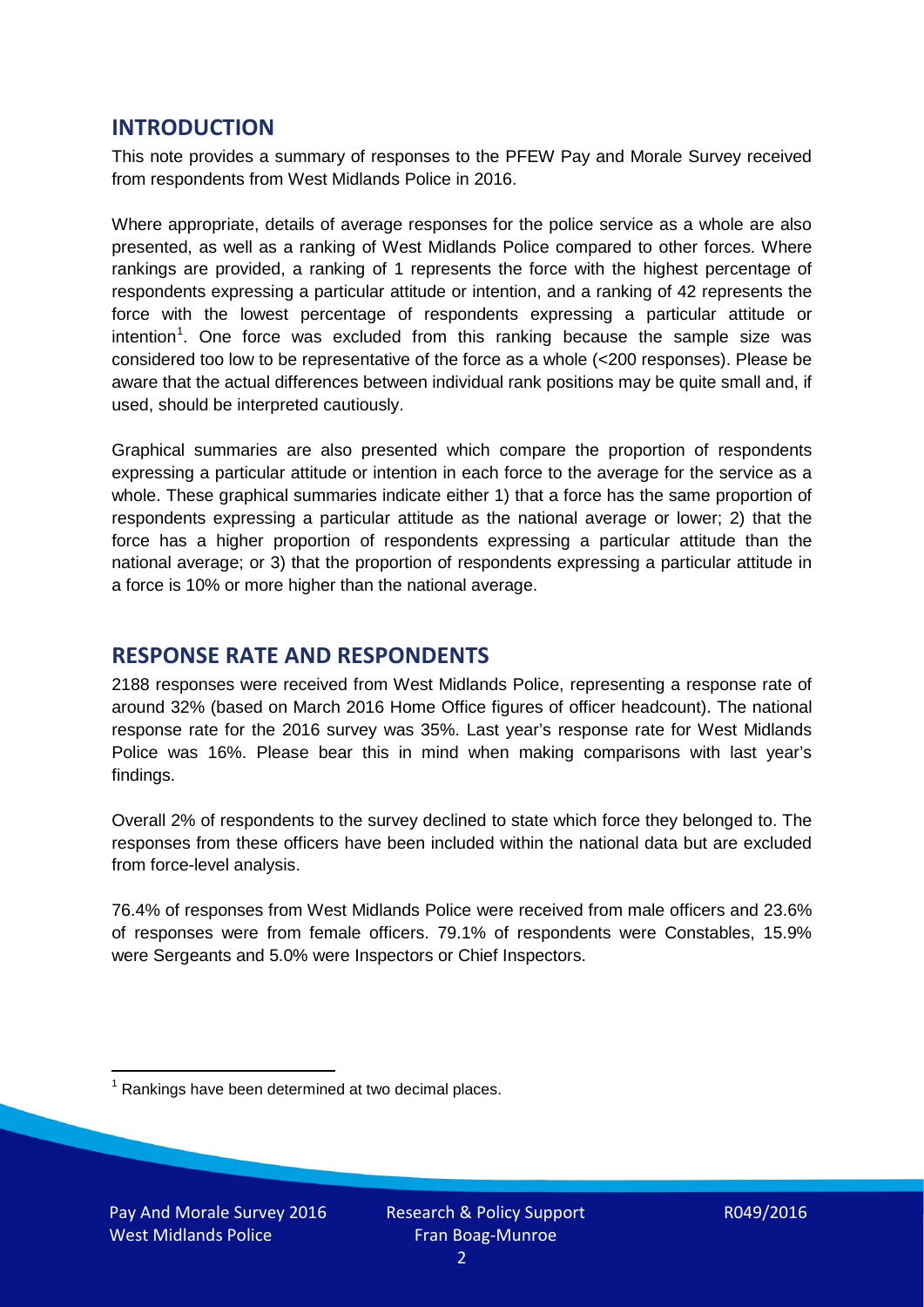## **MORALE**

57.4% of respondents from West Midlands Police told us that their morale is currently low.

Nationally, the proportion of respondents reporting low personal morale ranges from 72.0% at the top ranking force to 41.9% at the bottom ranking force. In terms of the proportion of respondents with low morale, West Midlands Police ranks 11 out of 42, meaning that, compared to West Midlands Police, there are 31 forces with a smaller proportion of respondents reporting low morale.

92.6% of respondents from West Midlands Police felt that morale within the force is currently low.

Across England and Wales as a whole, the proportion of respondents reporting low force morale ranges from 98.8% at the top ranking force to 74.1% at the bottom ranking force. In terms of the proportion of respondents reporting low force morale, West Midlands Police ranks 11 out of 42 forces, meaning that there are 31 forces with a smaller proportion of respondents who feel that morale within their force is low.

Comparison of 2016 and 2015 figures for morale in West Midlands Police are provided in the table below.

|                     | 2016  | 2015  |
|---------------------|-------|-------|
| Low personal morale | 57.4% | 69.5% |
| Low force morale    | 92.6% | 95.5% |

The proportion of respondents in the police service as a whole who said that their morale is low was 55.9%; this compares to 70.1% of respondents to the PFEW Pay and Morale survey in 2016; the proportion of respondents reporting low morale in 2016 was significant smaller than in [2](#page-2-0)015 $^2$ .

The proportion of respondents in the service as a whole who said that morale in their force was low was 89.5%; in 2015, this proportion was 94.6%. Again the difference between 2016 and 2015 was statistically significant<sup>[3](#page-2-1)</sup>.

<span id="page-2-0"></span> $2$ <sup>2</sup> Z= 40.1, p < 0.001

<span id="page-2-1"></span> $3$  Z=25.2, p < 0.001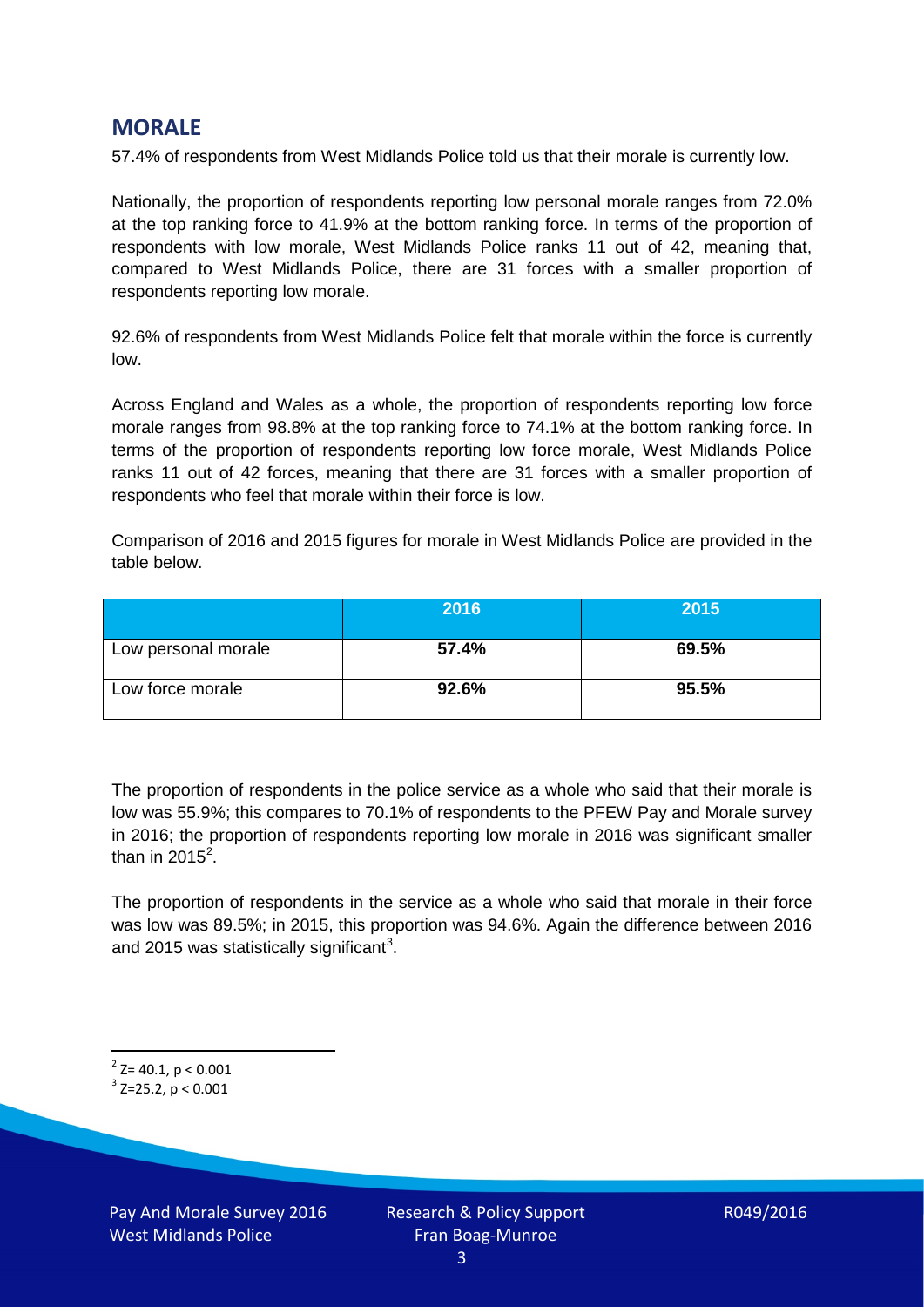*Proportion of respondents reporting low personal morale compared to national average in 2016*



#### *REASONS FOR LOW MORALE*

The survey asked respondents about the factors that had a positive or negative effect on their morale, the table below shows the proportion of respondents in West Midlands Police who said a particular factor has had a negative effect upon their morale compared to the national average.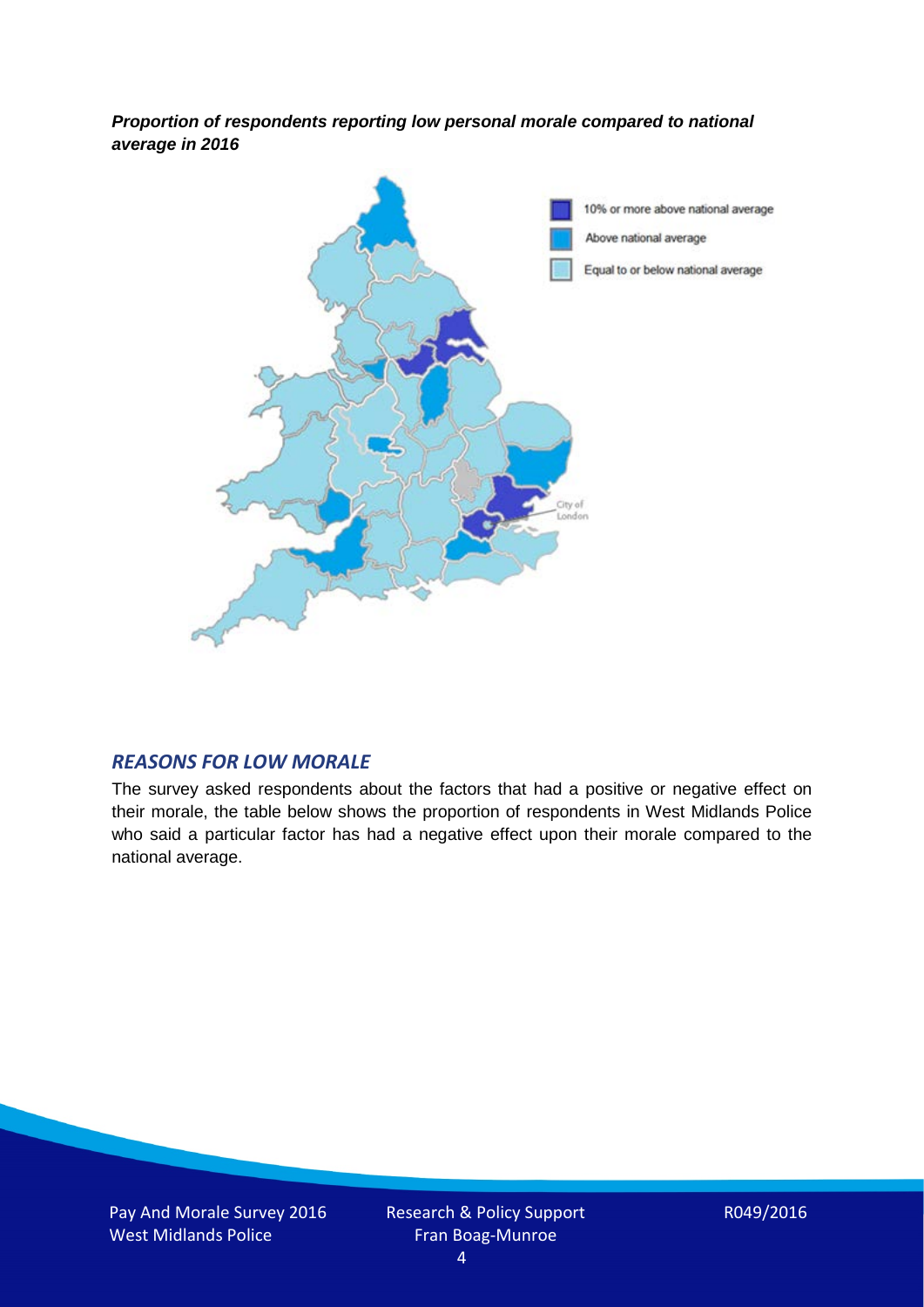| <b>Factor</b>                                  | <b>Negative effect on morale</b><br><b>(West Midlands Police)</b> | <b>Negative effect on morale</b><br><b>(England and Wales)</b> |
|------------------------------------------------|-------------------------------------------------------------------|----------------------------------------------------------------|
| Pay and benefits (including<br>pension)        | 70.2%                                                             | 70.9%                                                          |
| Day-to-day job role                            | 40.4%                                                             | 39.9%                                                          |
| Workload and responsibilities                  | 49.3%                                                             | 52.4%                                                          |
| Work-life balance                              | 54.6%                                                             | 58.2%                                                          |
| Opportunities for<br>development and promotion | 54.4%                                                             | 49.9%                                                          |
| Health and wellbeing                           | 54.6%                                                             | 54.3%                                                          |
| How the police as a whole<br>are treated       | 86.2%                                                             | 84.2%                                                          |
| Treatment by senior<br>managers                | 39.1%                                                             | 42.1%                                                          |

# **ATTITUDES TOWARDS THE POLICE**

71.3% of respondents from West Midlands Police said that they would not recommend joining the police to others.

Nationally, the proportion of respondents who said that they would not recommend joining the police to others ranges from 78.6% in the top ranking force to 55.4% in the bottom ranking force. Compared to the other forces in England and Wales, West Midlands Police ranks 14 out of 42; there are therefore 28 forces with a smaller proportion of respondents who say that they would not recommend joining the police to others.

70.9% of respondents from West Midlands Police said that they did not feel valued within the police.

The proportion of respondents who did not feel valued ranges from 79.2% in the top ranking force to 53.1% in the bottom ranking force. In terms of the proportion of respondents who did not feel valued within the police, West Midlands Police ranks 9 out of 42; there are 33 forces with a smaller proportion of respondents who did not feel valued.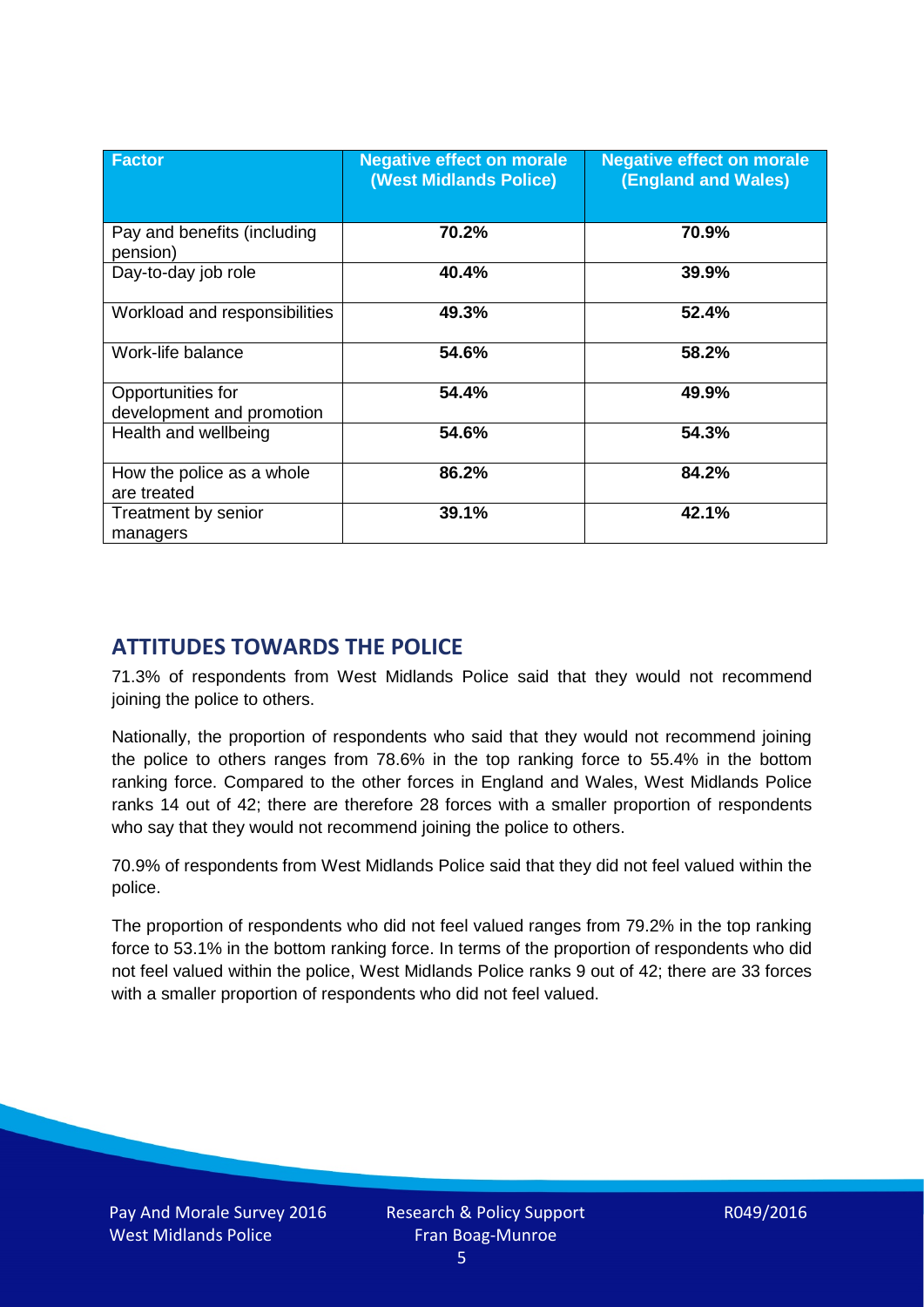|                                                           | 2016  | 2015  |
|-----------------------------------------------------------|-------|-------|
| would<br>not<br>recommend joining<br>the police to others | 71.3% | 74.3% |
| I do not feel valued<br>in the police                     | 70.9% | 75.3% |

For the service as a whole, the proportion of respondents in 2016 who said that they would not recommend joining the police to others was 69.9%. In 2015, 76.3% of respondents said that they would not recommend joining the police. The difference between 2016 and 2015 is statistically significant<sup>[4](#page-5-0)</sup>.

Across the police service as a whole, 67.3% of respondents said that they did not feel valued; compared to 74.7% of respondents in last year's survey. A significantly smaller proportion of respondents did not feel valued this year compared to 201[5](#page-5-1)<sup>5</sup>.

#### *Proportion of respondents who would not recommend the police to others compared to national average in 2016*



<span id="page-5-1"></span><span id="page-5-0"></span> $4$  Z = 19.6, p < 0.001  $5$  Z = 22.1, p < 0.001

Pay And Morale Survey 2016 West Midlands Police

Research & Policy Support Fran Boag-Munroe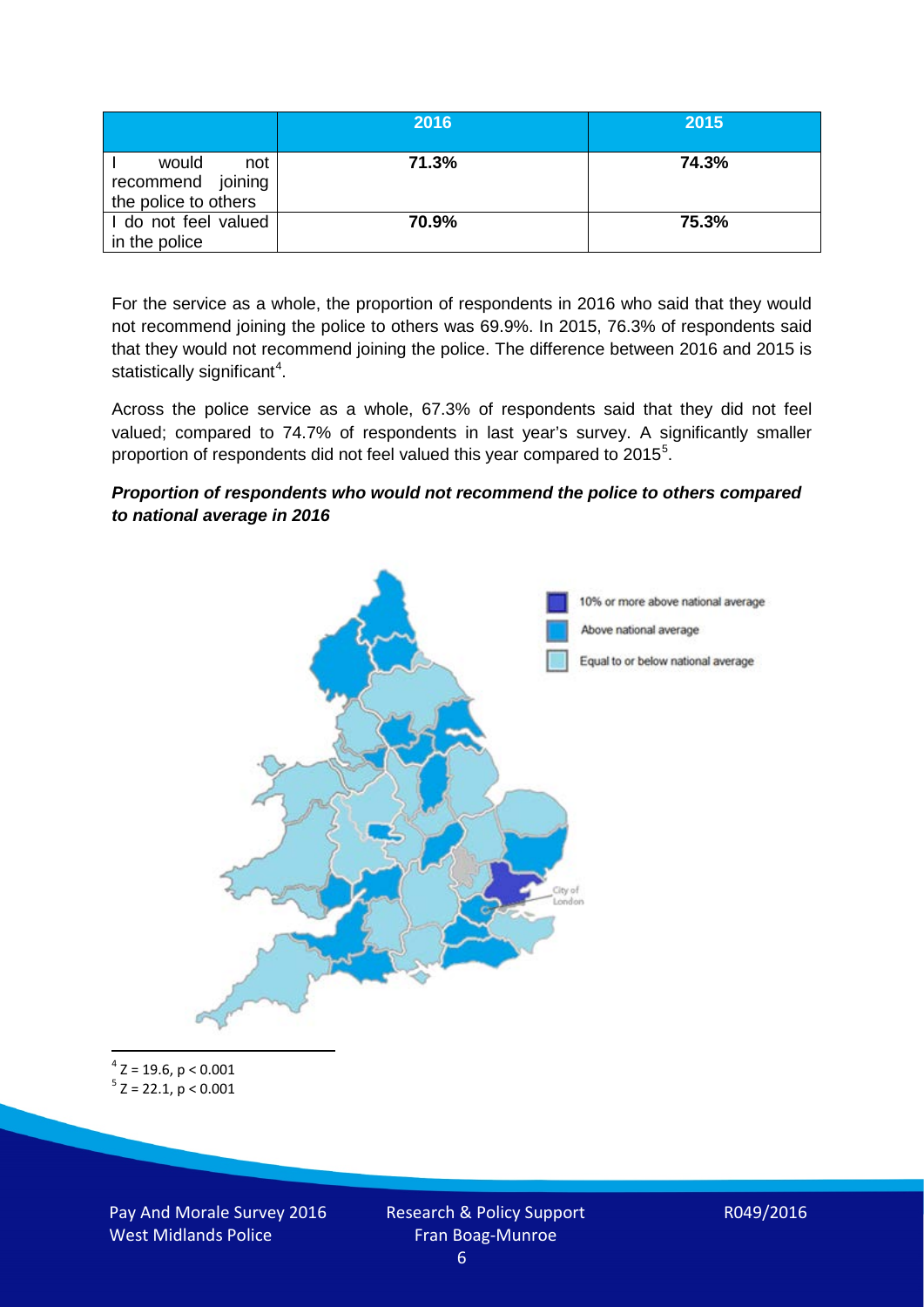# **INTENTION TO LEAVE**

9.8% of respondents from West Midlands Police told us that they intend to leave the police service within two years. A further 22.3% of respondents said that they currently do not know what their intentions are with regards to staying in or leaving the police.

The proportion of respondents who planned to leave the police ranged from 21.5% at the top ranking force to 4.5% at the bottom ranking force. In terms of the proportion of respondents intending to leave, West Midlands Police ranks 22 out of 42 forces, meaning that there are 20 forces with a smaller proportion of respondents intending to leave within two years.

Comparison of 2016 and 2015 figures for intention to leave in West Midlands Police are provided in the table below.

|                                                | 2016 | 2015  |
|------------------------------------------------|------|-------|
| Intend to leave the police<br>within two years | 9.8% | 13.7% |

For the service as a whole, 11.8% of respondents planned to leave the police service within two years; in 2015, 15.6% of respondents said that they intended to leave within two years. A significantly smaller proportion of respondents intended to leave the police service in 2015 compared to 201[6](#page-6-0)<sup>6</sup>.

<span id="page-6-0"></span> $6$  Z = 15.2, p < 0.001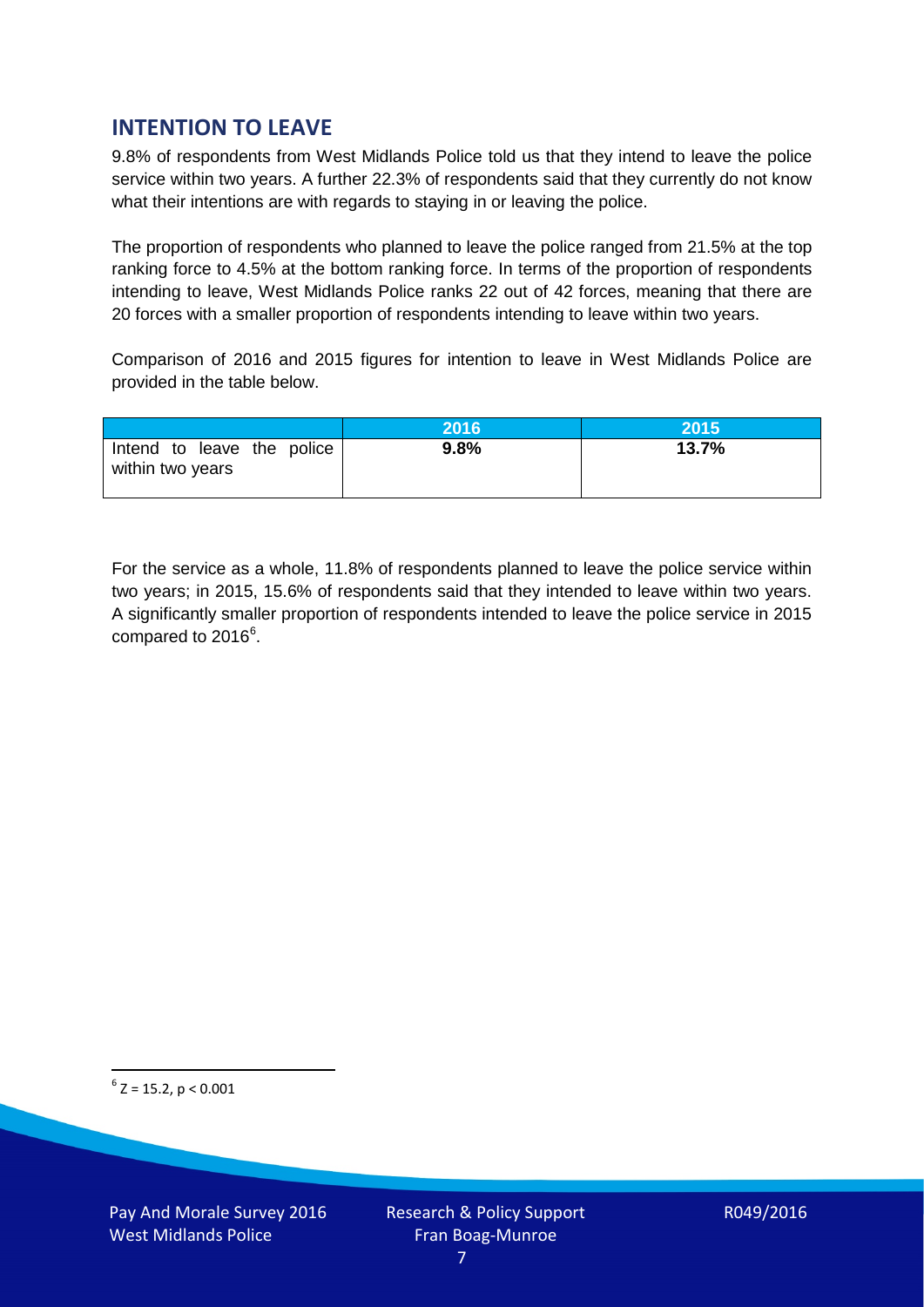*Proportion of respondents intending to leave the police within two years compared to national average in 2016*



### *REASONS FOR INTENDING TO LEAVE THE POLICE SERVICE*

Respondents who had said they intended to leave were asked to indicate the reasons behind this intention. The table below shows the proportion of respondents in West Midlands Police who said that a particular factor has had a major effect on their intention to leave, compared to the national average.

Please be aware that respondents were able to choose more than one option therefore the figures provide below will not add up to 100%.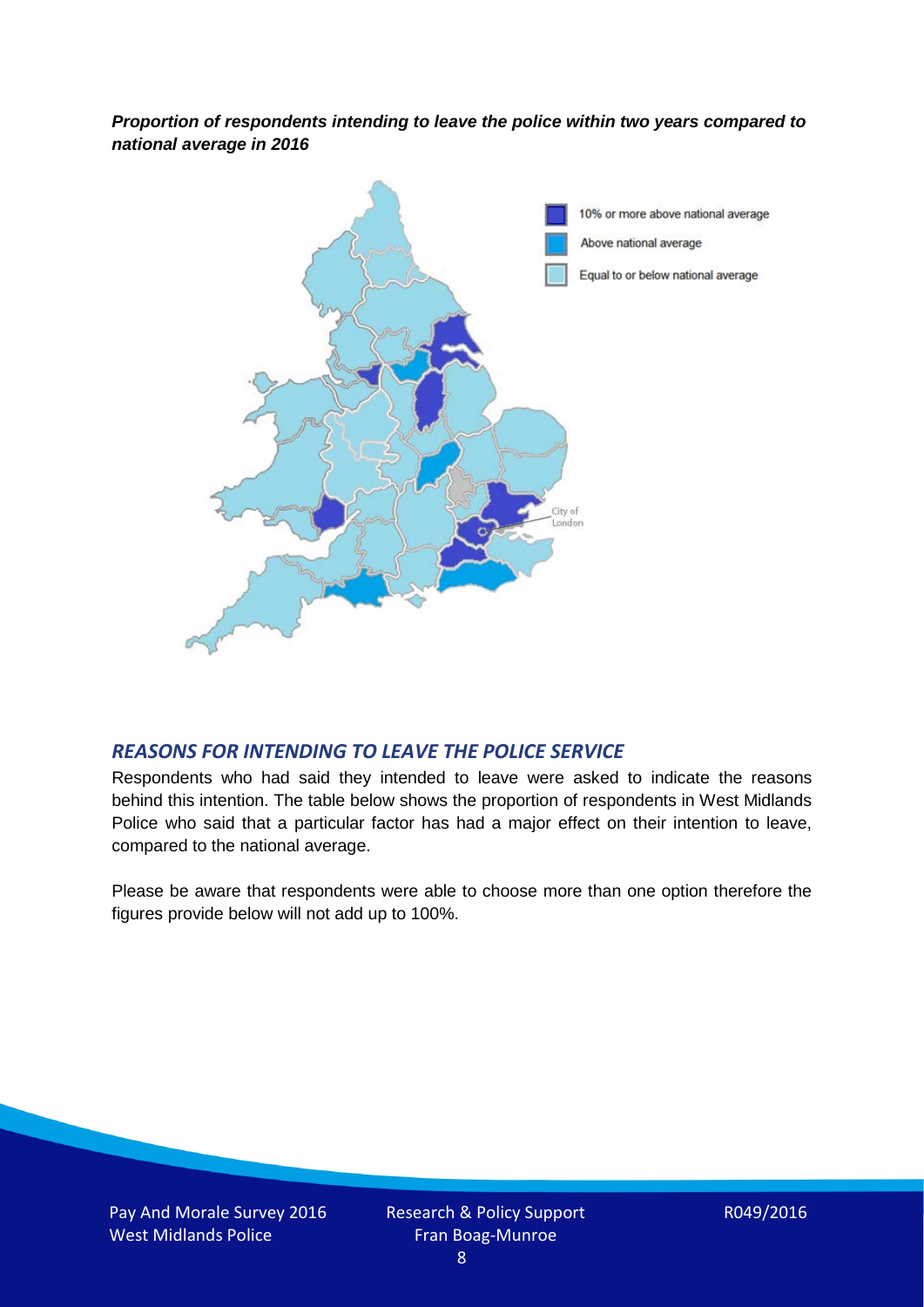| <b>Factor</b>                                          | <b>Major effect on intention to</b><br><b>leave (West Midlands)</b><br><b>Police)</b> | <b>Major effect on intention to</b><br><b>leave (England and Wales)</b> |
|--------------------------------------------------------|---------------------------------------------------------------------------------------|-------------------------------------------------------------------------|
| The impact of your job on<br>your family/personal life | 52.8%                                                                                 | 57.2%                                                                   |
| Your morale                                            | 78.9%                                                                                 | 81.7%                                                                   |
| Your opportunities for<br>development and promotion    | 52.3%                                                                                 | 49.1%                                                                   |
| Your pay and benefits                                  | 67.9%                                                                                 | 67.6%                                                                   |
| Better job opportunities<br>outside of the Police      | 67.3%                                                                                 | 59.2%                                                                   |
| The impact of the job on your<br>health and wellbeing  | 65.0%                                                                                 | 69.4%                                                                   |
| Dissatisfaction with your day-<br>to-day job role      | 43.9%                                                                                 | 43.6%                                                                   |
| Your workload and<br>responsibilities                  | 40.1%                                                                                 | 41.8%                                                                   |
| How the police was a whole<br>are treated              | 74.6%                                                                                 | 77.6%                                                                   |
| Your treatment by senior<br>managers                   | 36.0%                                                                                 | 43.7%                                                                   |

# **PAY AND BENEFITS**

73.0% of respondents from West Midlands Police told us that they do not feel that they are paid fairly for the responsibilities they have within their job.

Across England and Wales, the proportion of respondents who feel that they are not paid fairly for their responsibilities ranges from 80.8% at the top ranking force to 63.0% at the bottom ranking force. West Midlands Police ranks 19 out of 42 forces; there are 23 forces with a smaller proportion of respondents who say that they are not fairly paid for the responsibilities within their job.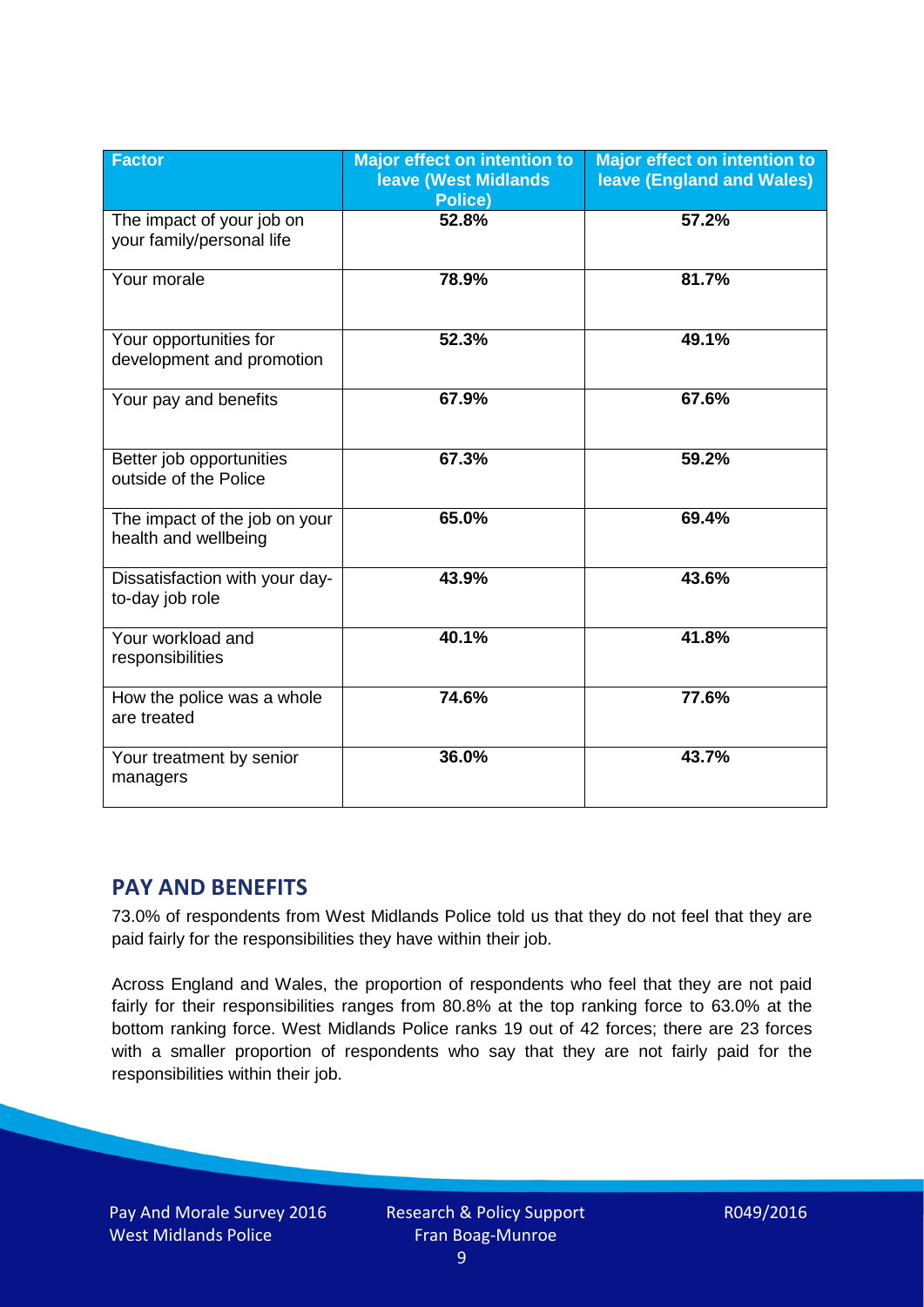68.6% of respondents from West Midlands Police said that they are dissatisfied with their overall remuneration (including basic pay and allowances) and 71.4% said that they are dissatisfied with their pensions.

Nationally, The proportion of respondents who are dissatisfied with their overall remuneration ranges from 74.2% at the top ranking force to 50.9% at the bottom ranking force. In terms of respondents reporting dissatisfaction with their remuneration, West Midlands Police ranks 8 out of 42 forces, meaning that there are 34 forces with a smaller proportion of respondents who are dissatisfied with their remuneration.

Pension dissatisfaction ranges from 71.5% at the top ranking force to 55.5% at the bottom ranking force. West Midlands Police ranks 2 out of 42 forces for this indicator; therefore there are 40 forces with a smaller proportion of respondents who are dissatisfied with their pension.

|                                                                         | 2016  | 2015  |
|-------------------------------------------------------------------------|-------|-------|
| Do not feel fairly paid for the<br>responsibilities within their<br>job | 73.0% | 68.1% |
| Dissatisfied with total<br>remuneration                                 | 68.6% | 64.0% |
| Dissatisfied with pension                                               | 71.4% | 77.1% |

Nationally, 74.4% of respondents said that they were not paid fairly for the responsibilities they have within their job; this proportion was 70.3% in 2015. A significantly larger proportion of respondents said that they were not paid fairly for their responsibilities this year compared to last year<sup>[7](#page-9-0)</sup>.

The proportion of respondents across the police service as a whole who were dissatisfied with their remuneration was 66.7%; this compares to 62.7% in 2015. The difference between

<span id="page-9-0"></span> $7$  Z=12.5, p < 0.001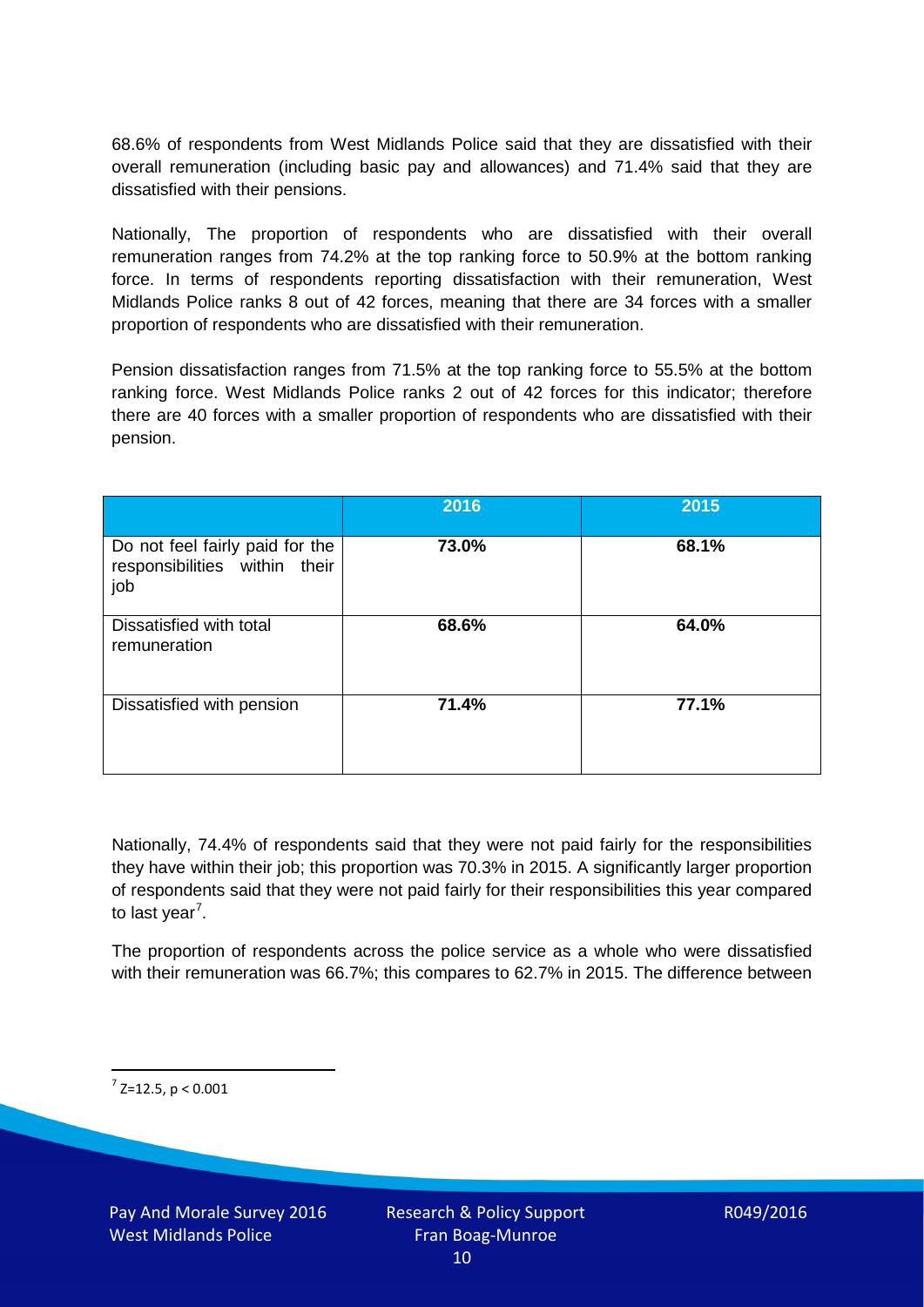the proportion of respondents who were dissatisfied with their overall remuneration in 2016 and 2015 was statistically significant<sup>[8](#page-10-0)</sup>.

Across England and Wales, the proportion of respondents who were dissatisfied with their pension in 2016 was 66.6%; this proportion was 68.9% in 2015. A significantly smaller proportion of respondents were dissatisfied with their pension this year compared to last year<sup>[9](#page-10-1)</sup>.

#### *Proportion of respondents who do not feel fairly paid for the responsibilities within their job compared to national average in 2016*



<span id="page-10-1"></span><span id="page-10-0"></span> $8$  Z = 11.4, p < 0.001  $9^{\circ}$  Z = 6.7 p < 0.001